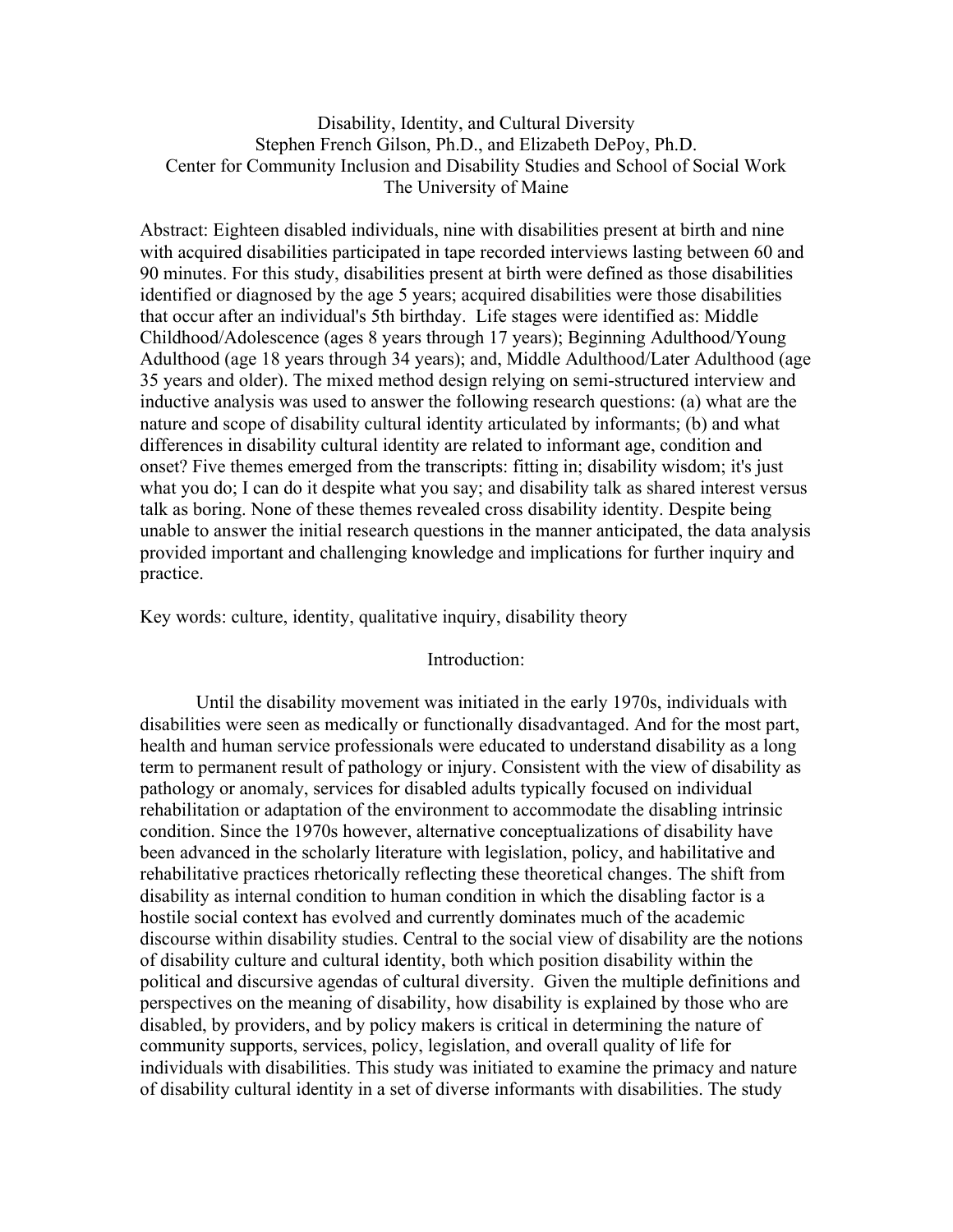was intended to position the discussion of disability within health and social service professional practice, education, and research not only as a medical condition or explanation but, as a social and cultural phenomenon positioned within diversity, civil rights, and marginalization discourses.

## Literature Review

Historically, disability has been conceptualized, explained, and treated in numerous ways. There is no agreement in the literature regarding a clear definition or even taxonomic organization of disability theories. However, a synthesis of the literature on disability definition reveals commonalities that fall into four categories: disability as medical, social, political, and cultural. While these categories are not mutually exclusive, they each have an important focus which influences how disabled individuals are perceived and responded to in their social contexts (Gilson & DePoy, 2002).

## Disability as Medical

A medical approach to disability defines disability as a long term to permanent impediment and positions individuals with disabilities as less able than those who can recover from illness or who are non-disabled (Gilson &DePoy, 2002). As a form of biological determinism, the focus of disability in this definition is on physical, behavioral, psychological, cognitive, and sensory inadequacy and thus the problem to be addressed by disability services is situated within the disabled individual (Shakespeare, 1996). Interventions are designed to be curative, restorative, or adaptive. That is to say, services are aimed at curing the condition if possible, and if not, restoring function to the extent possible, and then adapting the environment to diminish the limitations imposed by the individual condition (Finkelstein, 1991; Gilson & DePoy; Quinn, 1998).

#### Disability as Social

In this broad perspective disability is viewed as a hostile environment in which social barriers limit community participation and civil rights of individuals with selected impairments (Hahn, 1993; Ravaud & Stiker, 2001; Swain, Finkelstein, French, & Oliver, 1993). Negative attitudes, limited physical access, limited access to communication and/or economic, political, or social resources and to the rights and privileges of a social group are considered as just some of the barriers that interfere with the impaired individual's potential to actualize his/her desired roles (Barnes & Mercer as cited in Barnes & Mercer, 1997). Thus impairment is seen as diversity of the human condition and disability is the imposition of purposive restrictions on those with impairments (Swain *et al.*). The focus of intervention from the social perspective shifts from the individual to the social systems that create disabling circumstances.

## Political Model of Disability

Closely aligned with the social model of disability but moving the focal emphasis into the domain of power and resources is the political model (Stone, 1986; 2002). In this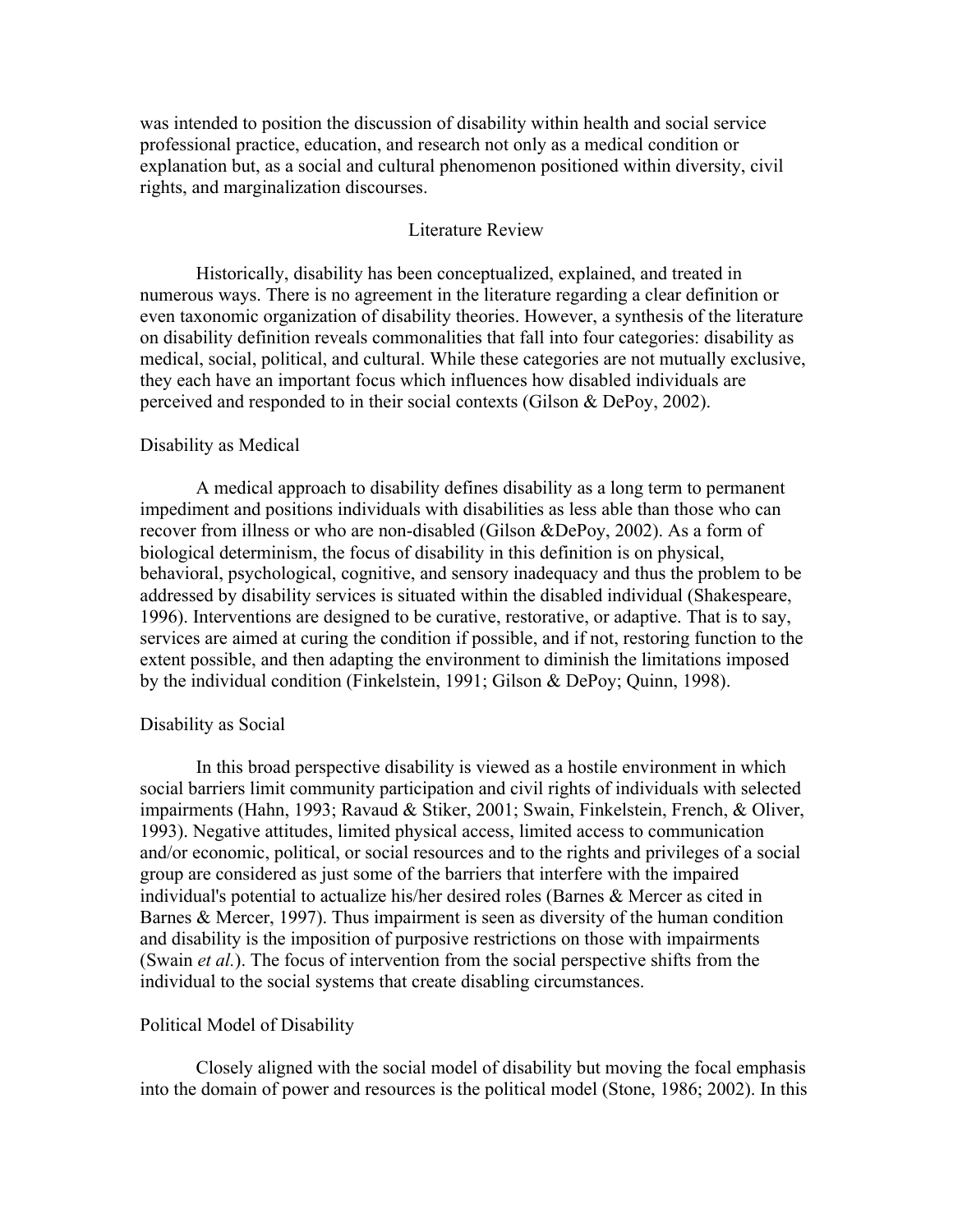view, the disabling factor is curtailment or withholding of the opportunity to earn or possess economic resources in part or in total from impaired individuals. The disability from the political vantage point therefore refers to the absence or limitation of resources to be exchanged for privilege in a global economic environment (Gilson & DePoy, 2002; Oliver, 1992; Scotch & Schriner, 1997).

## Cultural Definition of Disability

Defining disability as culture transcends internal determinants of disability, subsumes social and political definitions, and creates a cultural discourse that characterizes the collective of disabled persons. Cultural views of disability suggest that all individuals who define themselves as disabled belong to a unique group that shares experiences, tacit rules, language, and discourse. In this view, the notion of disability is one of group belongingness and distinction from other groups who do not share the disability identity (Hahn, 1993). Within this definition, issues of race, class, gender, and power differential are important determinants of the shared experiences that bind disabled people together in a single, identifiable community of concern (Charlton, 1998; Linton, 1998). Furthermore, positioning disability within current multicultural discourse provides the disabled individual with a precedent and social action model enacted by other minority groups to counter discrimination. It is therefore not surprising that disabled activists are asserting disability identity as a construct that is or should be central to the lived experience of disabled individuals. While disability identity has been examined, characterized, and described (Gill, 1997; Linton, 1998), the complexity of age, condition, and circumstances of onset have not been studied. Research building on current knowledge, and further informing theory, policy, professional education and practice is therefore needed to elucidate disability identity as it occurs in diverse individuals.

## Method

A mixed method design relying on semi-structured interview and inductive analysis was used to answer the following research questions:

1. What are the nature and scope of disability cultural identity articulated by informants?

2. What differences in disability cultural identity are related to informant age, condition and onset?

Eighteen informants, ranging in age from 5 through 65, with diverse birth-based and acquired disabilities at corresponding life stages participated. Disabilities present at birth, for this study, were defined as those disabilities that are identified or diagnosed by the age 5. Acquired disabilities are those disabilities that occur after an individual's 5th birthday. Life stages were categorized as Middle Childhood/Adolescence (ages 8 years through 17 years); Beginning Adulthood/Young Adulthood (age 18 years through 34 years); and, Middle Adulthood/Later Adulthood (age 35 years and older). Table 1 presents the demographic and personal characteristics of the informants.

(Insert Table 1 about here)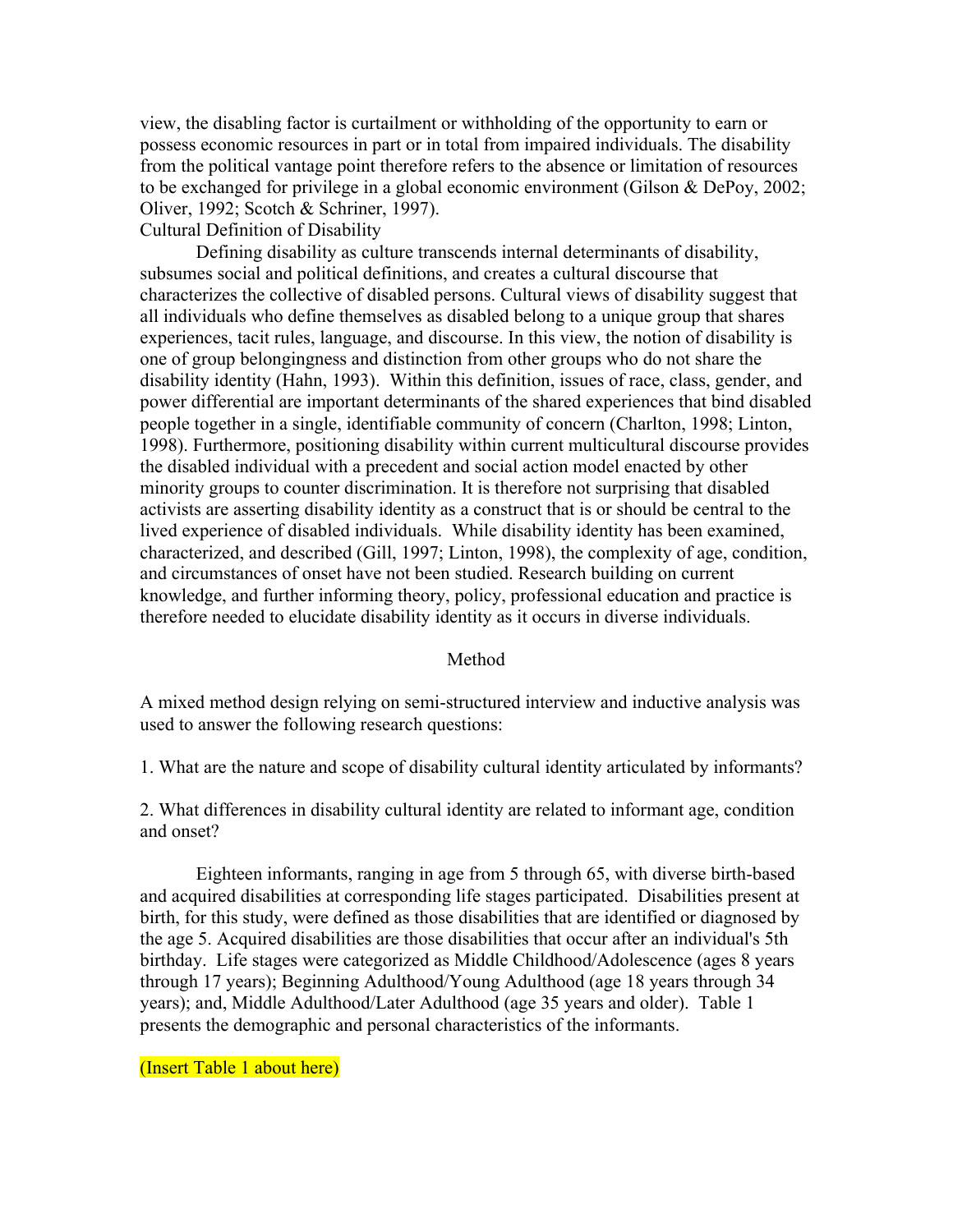Announcements in multiple, accessible formats were distributed to community agencies serving children and adults with diverse disabilities. Informants and/or their families were asked to contact the interviewer to discuss the study. Informants were selected purposively to represent a range of ages and conditions, as well as gender and ethnic diversity. Following informed consent from adults and assent from children, interviews were scheduled and conducted. Each interview lasted between one and two hours. Broad, open-ended questions were posed at the beginning of the interview and followed by semi-structured probe questions if the necessary data were not offered in open-ended responses. All interviews were audio-taped and transcribed verbatim with each line of text numbered. Thematic analysis was conducted with the intended purpose of providing categories for content analysis to examine differences in identity related to age and disability. However, content analysis was not performed because the data analysis did not yield clear categories relevant to these queries. To assure rigor, authenticity and trustworthiness, the analysis was completed independently by two investigators and then negotiated for meaning.

## Findings

Five themes emerged from the transcripts. However, none revealed cross disability identity as discussed in the literature and thus we were unable to answer the initial research questions. Despite the lack of answers to the initial questions, the data analysis provided important and challenging knowledge and implications for further inquiry and practice. We present each of the themes below with exemplars from the transcripts.

#### Theme #1- Fitting In

Contrary to the construct of disability as separate from mainstream culture, informants discussed their desire for acceptance in non-disabled groups to a greater or lesser degree. Youth were particularly vocal about wanting to be "just like everyone else." For example, one informant stated, "I mean most people even like my self are just like normal, so everybody that are my friends are like just normal people because, I mean, I usually have friends that are normal people that don't have any disability at all."

Only two of the youth articulated their differences from non-disabled peers, and their affinity to others with disabilities. As one youth lamented, "My girlfriend told me that she thinks like when girls see me they don't really think of me as like a regular guy."

Another youth stated, "My disabled friends have more of an idea of where I am coming from when I talk about..."

In both adulthood groups, informants saw their disabilities as personal characteristics among many others. Three were active in disability organizations. Yet, none, regardless of their involvement with disability efforts and organizations articulated belongingness to a separate and distinct disability culture. To the contrary, one informant who used a wheelchair stated, "I mean people; people don't look at me like I have a disability."

Of particular note within this theme was the interaction between limitation and disability identity. Although not initially or necessarily desired, the strongest expression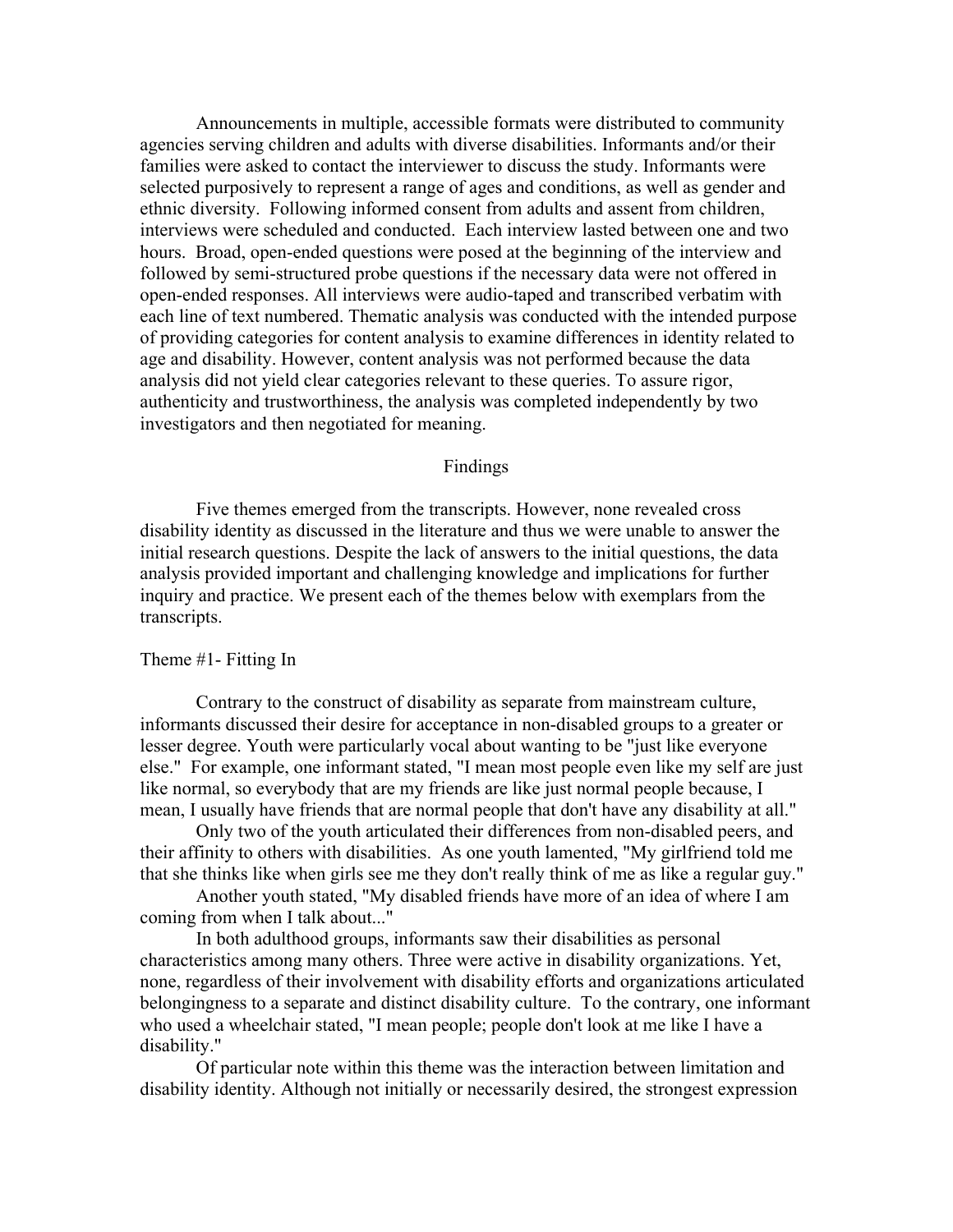of disability identification among the informants emerged from unwanted negative experiences of isolation, discrimination, and exclusion.

The informant who stated, "So I have been just thumping along kind of glued, imprisoned in this room" strongly identified as a disabled man.

It is curious to note that with one exception, even those who perceived disability as primary to their lives and personal identities did not discuss disability identity as cultural pride. The exception was the informant who at the time of the interview was a professional studies graduate student who was reading scholarly works in disability studies, advocacy, and social justice.

"I think that I'm at a different place in identifying, I mean I've had more years in having identified, and very proudly so. But it certainly took me a long time to get to that point."

Common to all informants, regardless of age or disability pride, was the experience that acceptance of disabled individuals within non-disabled groups is a function of time and exposure necessary for comfort of all involved.

## Theme #2-Disability Wisdom

The second theme that was commonly expressed by informants was the unique knowledge that comes from living with a disabling condition. While informants did not see disability as a distinct culture, many spoke about how living with non-typical conditions provoked unique learning. They believed that this learning would not have occurred without the disability. Not all saw this wisdom as desirable but many did. For example, one informant stated, "I am happy that this happened to me because it has made me a better person, and has made me a different person than I was. I don't know how long it would have taken me to get where I am today, and I don't consider myself financially successful. I haven't really achieved anything of great momentum to the public or to anybody but I feel that I have gained a lot inside and have become a better person and a greater person because of it. And I don't know if that ever would have happened if I hadn't been faced with the challenges that I have been faced with."

#### Theme #3-It's Just What You Do

This theme refers to the continuum of approaches that respondents discussed regarding the primacy of disability in their lives. On one extreme, the disability shaped the daily life and personal identity of the respondent. "Having friends is pretty much nonexistent because I'm pretty much off the beaten path, all the friends I had were all back in [name of town], pre-injury. When we moved out here, my brother and his wife developed friends, but I didn't because there are no people around here like me so it is pretty difficult. These problems keep me around and confined to the house."

On the other extreme, tasks related to the disabling condition were simply seen as part of living and something that regardless of the nature of the challenge, all people face. For example, one informant stated, "What ever is gonna happen is gonna happen, I can't change that." Another said, "I deal with my disability when it is shoved in my face like when I have to do something in a practical way or I have to fill out some papers and then I get on with being just a human being."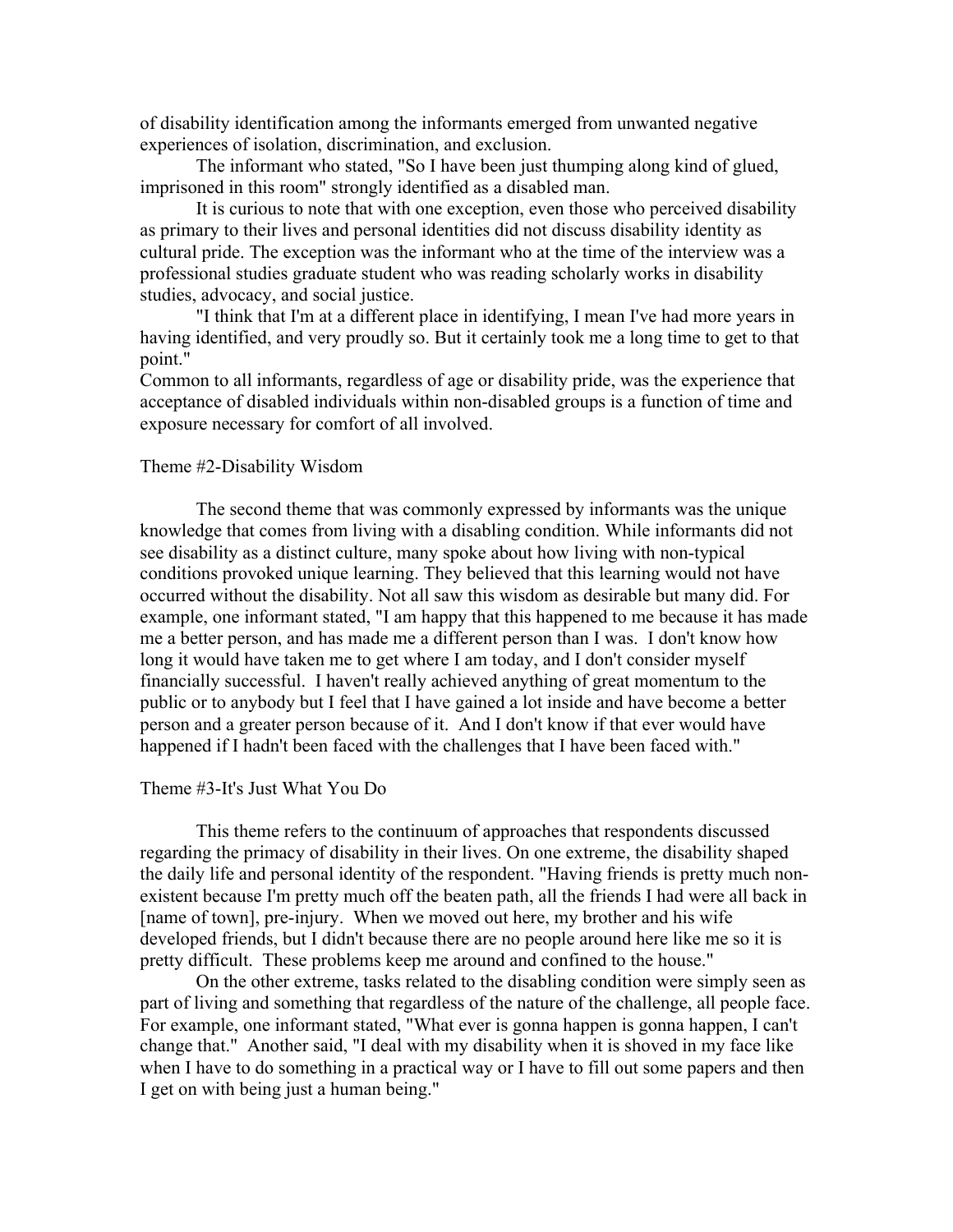No pattern related to age or nature of disability was found.

Theme #4-I Can Do It Despite What You Say

A strong theme, particularly in individuals who were not embittered by disability, was the notion that the disabling condition posed a challenge for "normalcy" of activity. Some informants were even motivated to perform highly competitive sports, work and so forth as a means to debunk the myth that disability is equivalent to inability. As one informant commented, "I have been determined for a long time to become a nurse and it is going to be a sight to be seen when I walk across the stage and get my diploma because I had to go through so much and I was determined to graduate."

In large part as a response to "a psychologist who said he was going to suggest to my parents that they put me into a nursing home or institution or something, which I would never do anything," one informant has set a career goal of public speaking and counseling disabled people.

Theme #5-Disability Talk As Shared Interest Versus Talk As Boring

This theme refers to how informants perceived the topic of disability when it arose in conversation. Respondents described a continuum of responses to conversations about their conditions and disability in general. Some experienced discussions of conditions and resources as an opportunity to share feelings and information with other disabled individuals or those concerned with disability issues while others felt that any reference to disability in conversation was a burdensome and boring topic. One informant expressed both perspectives. "But I don't talk to them [non-disabled individuals] as much about disability issues as I do with my disabled friends. Because I also don't want to make it the focus of my life and at times it has been the focus of my life, more so than I would care for it to be."

Illustrating the burden of disability conversations, one informant asserted, "you didn't want to hurt them, but what you really wanted to do was to kick their butt out the door."

Others described their conversation as non-disability focused, "we talk about girls and what the other guys are doing."

One informant noted that, "When I am around students with other disabilities, its student related, problems, questions, support. As a matter of fact I don't really know that any of us get that personal when we get together, at least not that I've seen. We may know basic things that we are married or not, age, what the disabilities are, but most of the time its student related issues."

On the other end of the continuum, is the phenomenon of disability conversation as special sharing as exemplified by the following quote, "You know I feel like I have more of a bond with people with disabilities or people with spinal cord injuries, there are just some things that are a part of me that I don't even share with [my husband], he wasn't there he doesn't even know what I went through. It's just like my own private little pocket of all kinds of stuff."

Sharing resources was also a component of disability conversation, as noted by one informant.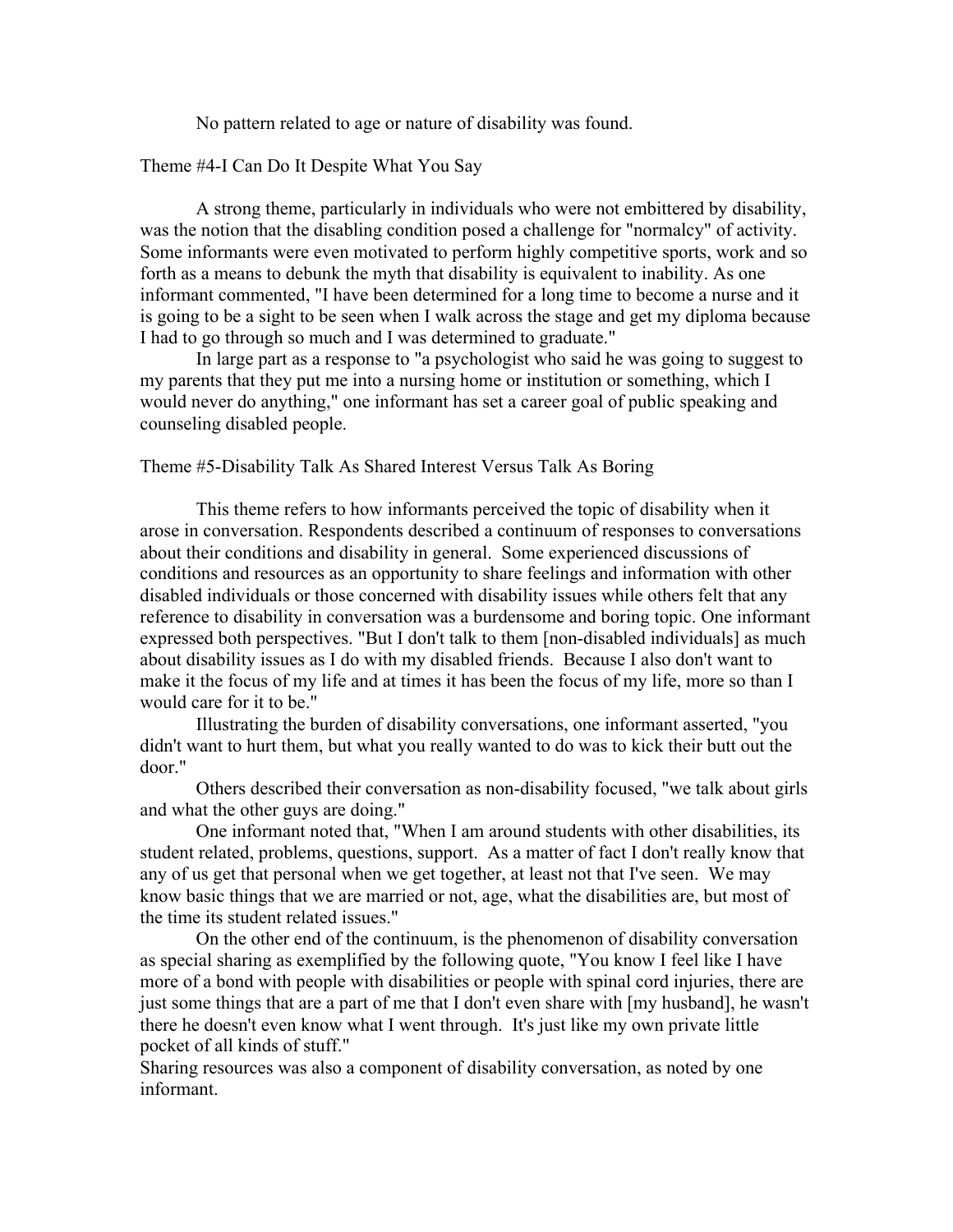"With the disabled friends I can discuss things about my disability. Say, because the disabled friends and I have the exact same disability, we exchange things like how you deal with this thing and how you handle that problem and that kind of thing. It is back and forth information."

In summary, the five themes that emerged from the data set depicted disability identity as a personal, individual characteristic that varied in its primacy, importance, and meaning to each informant. With the exception of one informant who was studying disability and social justice scholarship, none of the informants expressed an awareness of disability culture as described in the literature.

## Conclusions

The initial questions that framed this study were founded on theory advanced in the disability studies literature regarding the existence and desirability of a culture of disability that included membership from individuals with diverse conditions and experiences. Theoretically, members of the disability culture are posited to be bound by the experience of oppression and marginalization and to share a common language, values, and political powerlessness. Moreover, membership, while restrictive in some sense, is asserted by some disability studies and health and social service professional scholars to be an important prerequisite for personal esteem, sense of community, and assertion of civil rights on the part of all individuals who identify as disabled regardless of medical condition. Therefore, we believed that it was important to uncover the interaction between personal characteristics, onset and nature of disability, and disability cultural identity as a means to promote what the disability literature deemed as positive and essential group belongingness. However, this data set revealed that disability identity is distinct from cultural identity. Informants illustrated significant diversity in their responses to their disabling conditions. Some saw the disability as an important personal characteristic that defined their lives, social interactions, daily activities, and future dreams while others did not. Some saw disability as creating wisdom, while others saw it as a negative, restrictive, and limiting learning experience. This study did not support the construct of a distinct culture of disability and thus questions regarding how disability identity is related to developmental phase, onset, and nature of disability could not be answered. The findings, while unexpected, raise important questions about the fit of the construct of culture with disability identity. The notion of disability as culture emerged from academic discourse and is discussed primarily among academics and students. It is interesting to note that the only informant who was conversant in the cultural discourse was a graduate student who was exposed to this body of literature. Thus, the cultural perspective of disability seems to be a public yet elite discussion among scholars, and carries with it the political aim of joining disability with other social movements in which power has been garnered through cultural distinction and positioning. Thus, the application of the construct of culture to disability identity may be a useful and purposive academic aim to replicate and exploit the success of ethnic cultures in obtaining civil rights and political recognition. The question of disability culture as transductive thinking is also raised by this set of transcripts. Transduction is the attribution of a label or category to a phenomenon based on only one or a few of many characteristics. For example, using transductive thinking, we might assert that people are dogs because both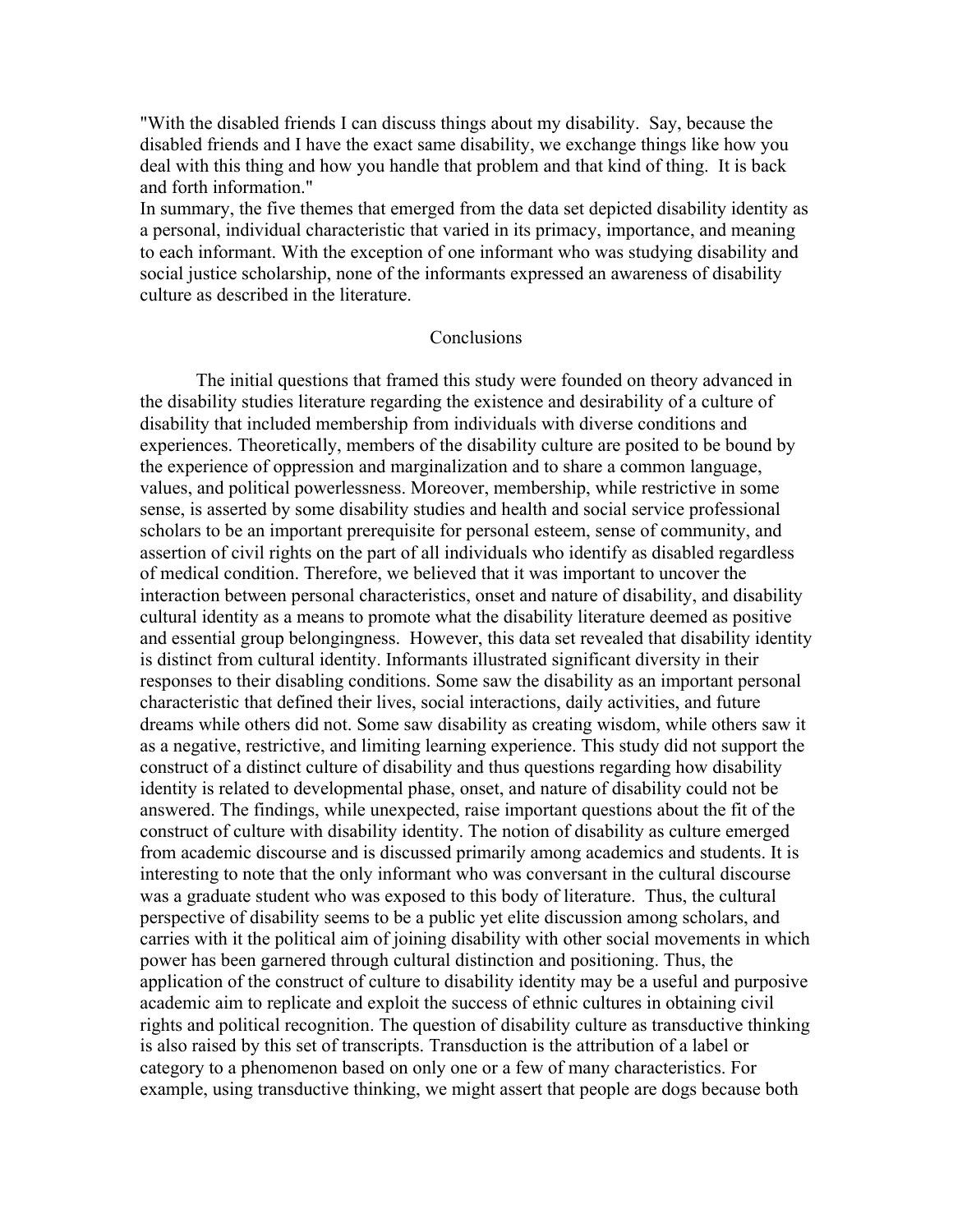people and dogs have noses, eyes and ears and so forth. In transductive thinking, the commonalities are used to make comparisons but differences are not included in the reasoning. Applied to the disability literature, transductive thinking would suggest that the experiences of disabled individuals who as a result of their condition experience discrimination and exclusion are the characteristics that have been held in common with other minority groups. Therefore, the cultural paradigm which has been successfully applied to these ethnic and other marginalized minorities is assumed to fit disabled individuals based on this one essential characteristic. However, the findings of this study challenge that assumption. Because only one of the informants talked about a common identity with other disabled individuals, the degree to which the presence of a disabling condition is the criterion for membership in a cultural group is open for challenge and future inquiry. Further, the diversity of conditions and contexts in which these conditions are experienced seemed to obfuscate a group identity or even a unique language among the informants in this study.

### Implications

The findings of this study have important implications for disability theory, as well as professional practice, research, and education as well as for disability studies in general. Regarding disability theory, the findings of this study raise questions regarding the distinction between cultural and individual disability identity. Individual comfort with one's disabling condition and thus one's disability identity seem to be idiosyncratic, personal, and individual in nature in this informant group. One's level of acceptance of a disabling condition and the degree to which the condition is experienced as positive further seemed to provide a lens through which the fit between the disabled individual and other disabled as well as non-disabled groups was perceived. The cultural paradigm, while critical to policy, academic theorizing, and social justice concerns seemed not to be useful or even relevant to the identity of individuals in this study who have disabling conditions. Positioning disability identity as a part of human diversity may be a more accurate context in which to begin to understand how a disabling condition affects the individual in his/her view of self, life goals, and daily activity. Aligning disability with other oppressed cultures seems to provide a purposive and powerful model for the assertion of previously denied civil rights, but not to explain individual disability identity. A second and important implication of this study for research and practice is the recognition that the debate about defining disability as culture, social, political, or medical circumstance merges from the lack of distinction in the literature between description and explanation. Informants described their disabilities in terms of their activity and their limitations and some offered explanations for what they were able to do or not do. Analysis of the data suggests that disability can be best understood at several levels and those descriptors of disability seem to lie in human activity. Medical, social, political, and cultural definitions lie in the domain of explanation and therefore are not necessarily competing. Rather, explanatory analysis provides analytic depth to descriptions of human activity. The need to advance theory and further investigation are therefore suggested by this study. For professional practice, research, and education, two important confounding positions that have characterized these domains provide the backdrop for the implications of the study. Many health and social service professions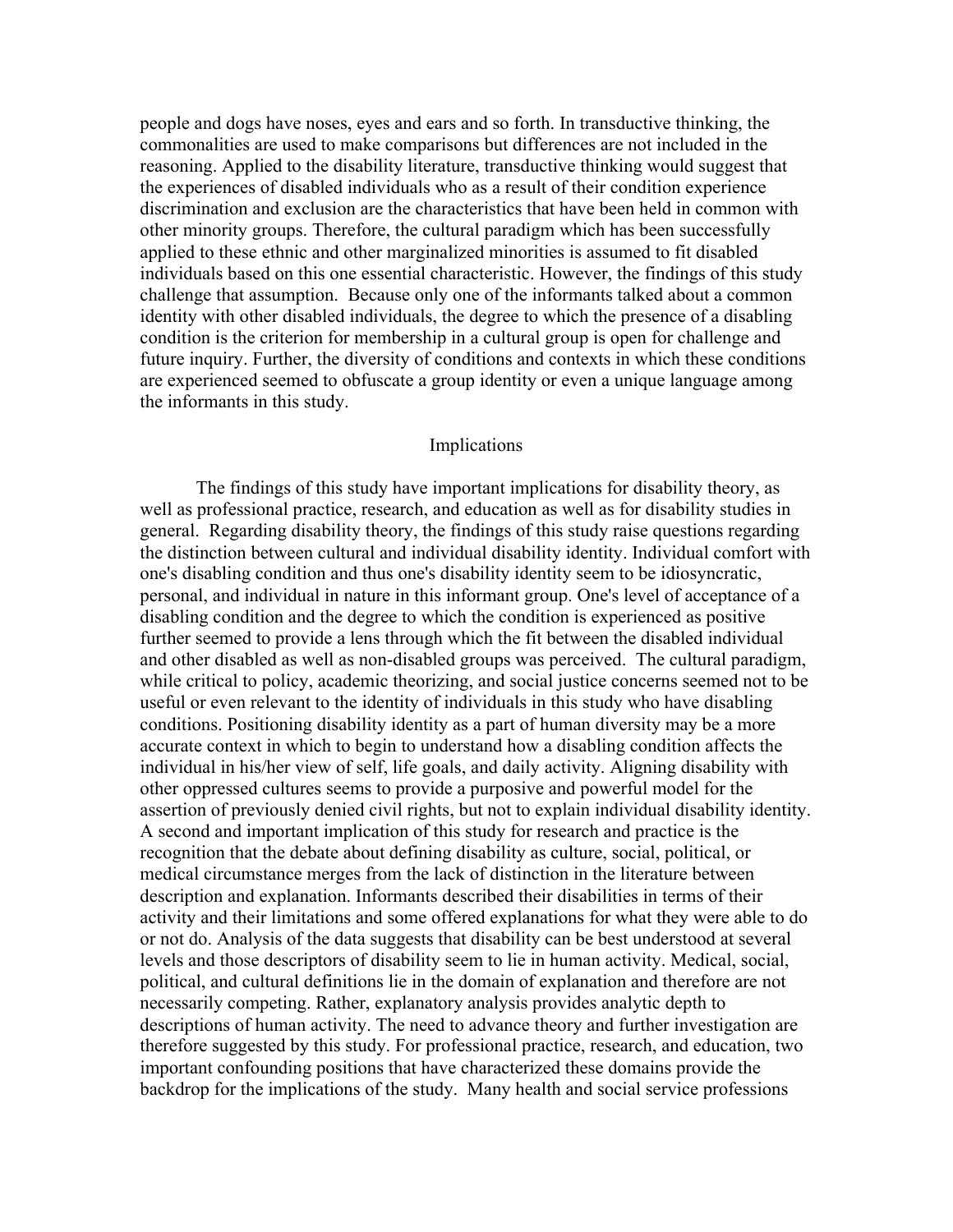have a history of viewing individuals as unique while simultaneously legitimizing categories or groupings of specific disenfranchised and marginalized communities. How then do health and social service professionals make a determination of how to respond to disability? The study seems to support recent movement by some professions to replace identity politics with broad categories of diversity that apply to all individuals (Council on Social Work Education, 2001). Descriptive understandings of disability as another element of the diversity of human activity fit well with the contemporary views of some progressive professional thinking. Adding the explanatory dimension guides the direction for thinking and action about health and social service interventions. For example, disability as medical phenomena may provide the basis for clinical intervention with disabled individuals, while viewing disability through a cultural lens forms the foundation rationale for policy and environmental change strategies. This study, while unsuccessful in answering initial questions about disability identity and culture has advanced important knowledge that has the potential to advance conceptual clarity and inform professional practice and disability studies discourse. Further inquiry and theory building regarding the nature of disability as human activity are warranted in order for much of professional practice to approach disability from an informed, clear, and purposive perspective.

**STEPHEN FRENCH GILSON** is Associate Professor of Disability Studies and Social Work, University of Maine.

**ELIZABETH DEPOY** is Professor of Disability Studies and Social Work, University of Maine.

Correspondence regarding this manuscript should be sent to Stephen French Gilson, Ph.D., The University of Maine, School of Social Work, 5770 Annex C, Orono, ME, 04469 Stephen Gilson@umit.maine.edu, 207-581-2409

## References

- Barnes, C., & Mercer, G. (1997). *Doing disability research*. Leeds, England: Disability Press.
- Charlton, J. I. (1998). *Nothing about us without us: Disability oppression and empowerment*. Berkeley: University of California Press.
- Council on Social Work Education. (2001). *Educational policy and accreditation standards* [Online]. Retrieved January 7, 2002, from http://www.cswe.org/accreditation/EPAS/epas.pdf.
- Finkelstein, V. (1991). Disability: An administrative challenge? In M. Oliver (Ed.), *Social work, disabled people and disabling environment*, (pp. 19-39). London: Jessica Kingsley.
- Gill, C. (1997). "Four types of integration in disability identity development." *Journal of Vocational Rehabilitation*, 9, 39-46.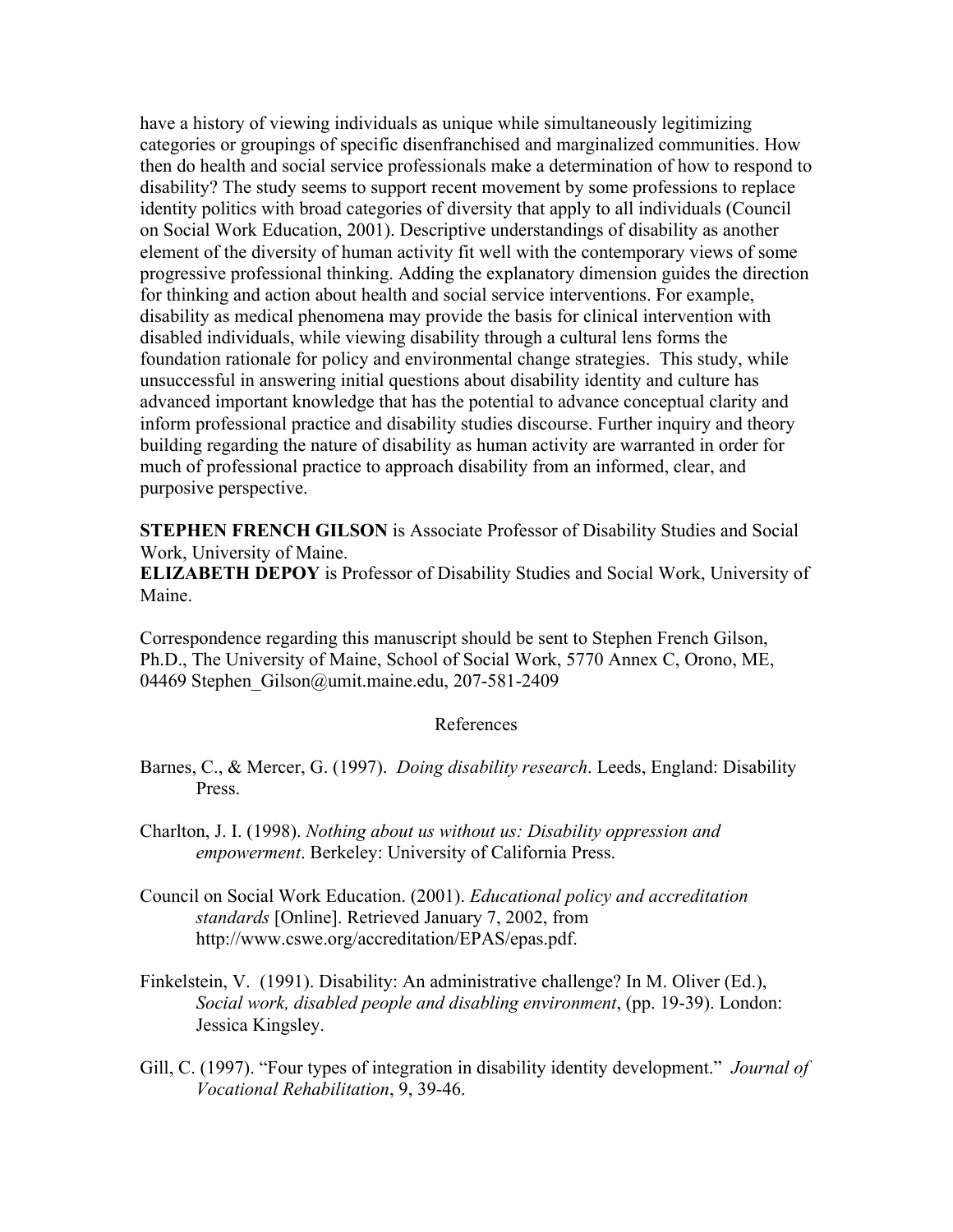- Gilson, S.F., & DePoy, E (2002) "Theoretical approaches to informing disability content in social work education." *Journal of Social Work Education*.
- Hahn, H. (1993). The politics of physical differences: Disability and discrimination. In M. Nagler (Ed.), Perspectives on disability (2nd ed.), (pp. 37-42). Palo Alto, CA: Health Markets Research.
- Linton, S. (1998). *Claiming disability: Knowledge and identity*. New York: New York University Press.
- Quinn, P. (1998). *Understanding disability: A lifespan approach*. Thousand Oaks, CA: Sage.
- Ravaud, J., & Stiker, H. (2001). Inclusion/exclusion: An analysis of historical and cultural meanings. In G. L. Albrecht, K. D. Seelman, & M. Bury (Eds.), *Handbook of disability studies*, (pp. 490-512). Thousand Oaks, CA: Sage.
- Scotch, R.K. (1989). "Politics and policy in the history of the disability rights movement." *Milbank Quarterly*, 67(2), (Suppl. 2), 380-400.
- Scotch, R. K. (2001). From goodwill to civil rights: Transforming federal disability policy (2nd ed.). Philadelphia: Temple University Press.
- Scotch, R., & Schriner, K. (1997). Disability as human variation: Implications for policy. The Annals of the American Academy of Political and Social Science, 549, 148- 160.
- Shakespeare, T. (1996). Disability, identity and difference. In G. Barnes & G. Mercer (Eds.), Exploring the divide: Illness and disability, (pp. 94-113). Leeds, United Kingdom: The Disability Press.
- Stone, D. A. (1986). The disabled state. Philadelphia, PA: Temple University Press.
- Stone, D.A. (2002). Policy paradox: The art of political decision making (Revised Edition). New York: W.W. Norton.
- Swain, J., Finkelstein, V., French, S., & Oliver, M. (Eds.). (1993). Disabling barriers Enabling environments. London: Sage.

## Table 1

### Informants

Acquired (Post Age 5)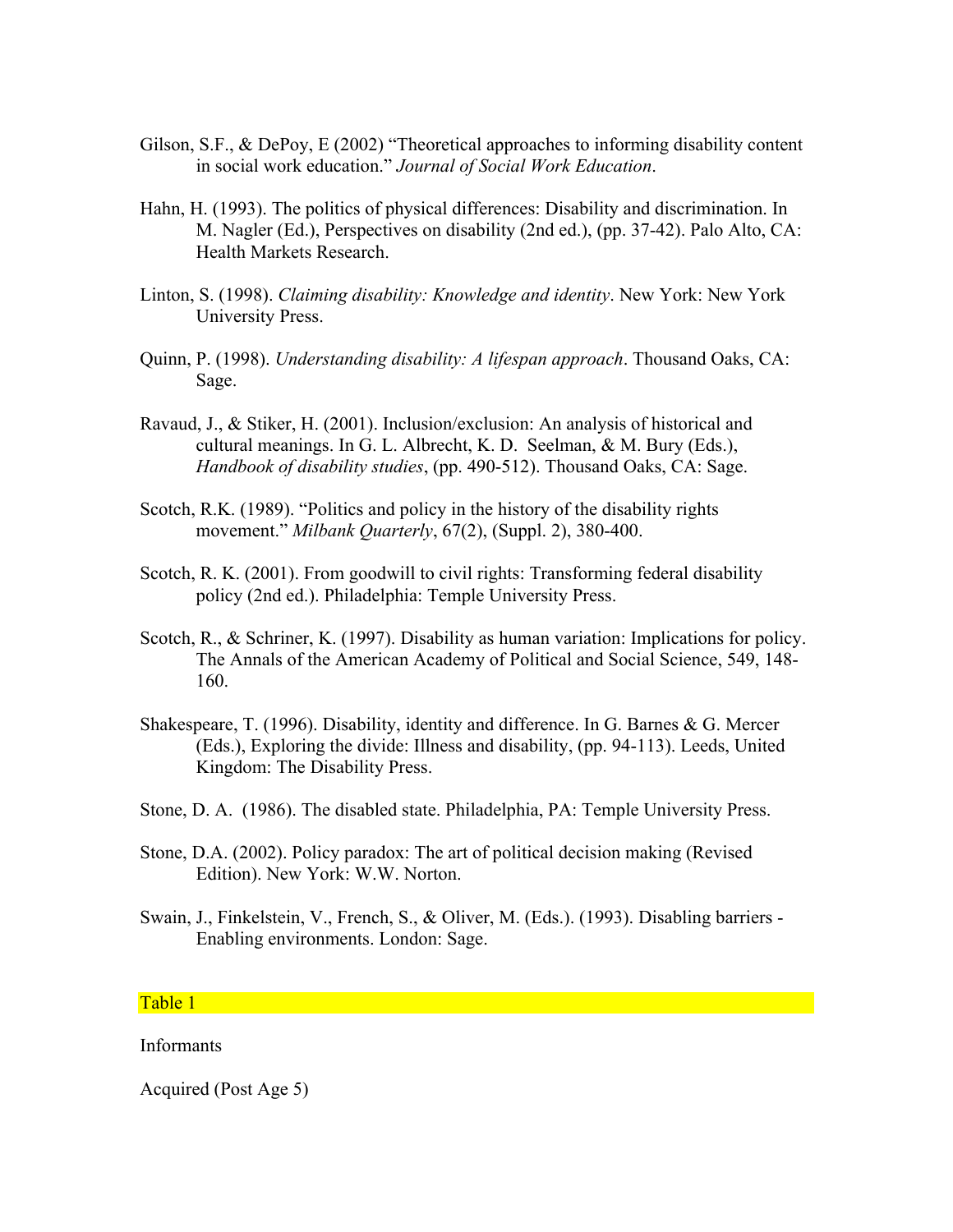Birth Based (Diagnosed Before Age 5)

8 - 17 Years Old

- 1. Male 15 Attention Deficit Hyperactivity Disorder
- 2. Male (11) Visual Impairment (Blindness)
- 3. Male 14 Bilateral Hearing Loss; (unclear if birth based)
- 1. Female 17 Lupus Ararthamatosis (SLE)

2. Female - 11 - Congenital Health (Heart - pace maker inserted age 1; "6 major operations and lot's of other little ones like half's")

- 3. Female 17 Spina Bifida
- 4. Male 12 Spina Bifida
- 18 -34 Years Old
- 1. Female 31 Blind
- 2. Female 26 Spinal Cord Injury (C-6-7 Incomplete)
- 3. Female 33 Multiple Sclerosis
- 1. Male 19 Muscular Dystrophy
- 2. Male 28 Cerebral Palsy
- 3. Female 20 Learning Disability (acquired) & Cerebral Palsy (birth based)
- 35 and Older
- 1. Male 43 Spinal Cord Injury (Cervical Six Level Quadriplegia)
- 2. Female 36 Rheumatoid Arthritis
- 1. Female 36 Significant, Progressive Hard of Hearing (HOH)

2. Female - Late 60s early 70s (would not be more precise) - STILLS Disease (form of Rheumatoid Arthritis)

3. Female - 55 - Spina Bifida